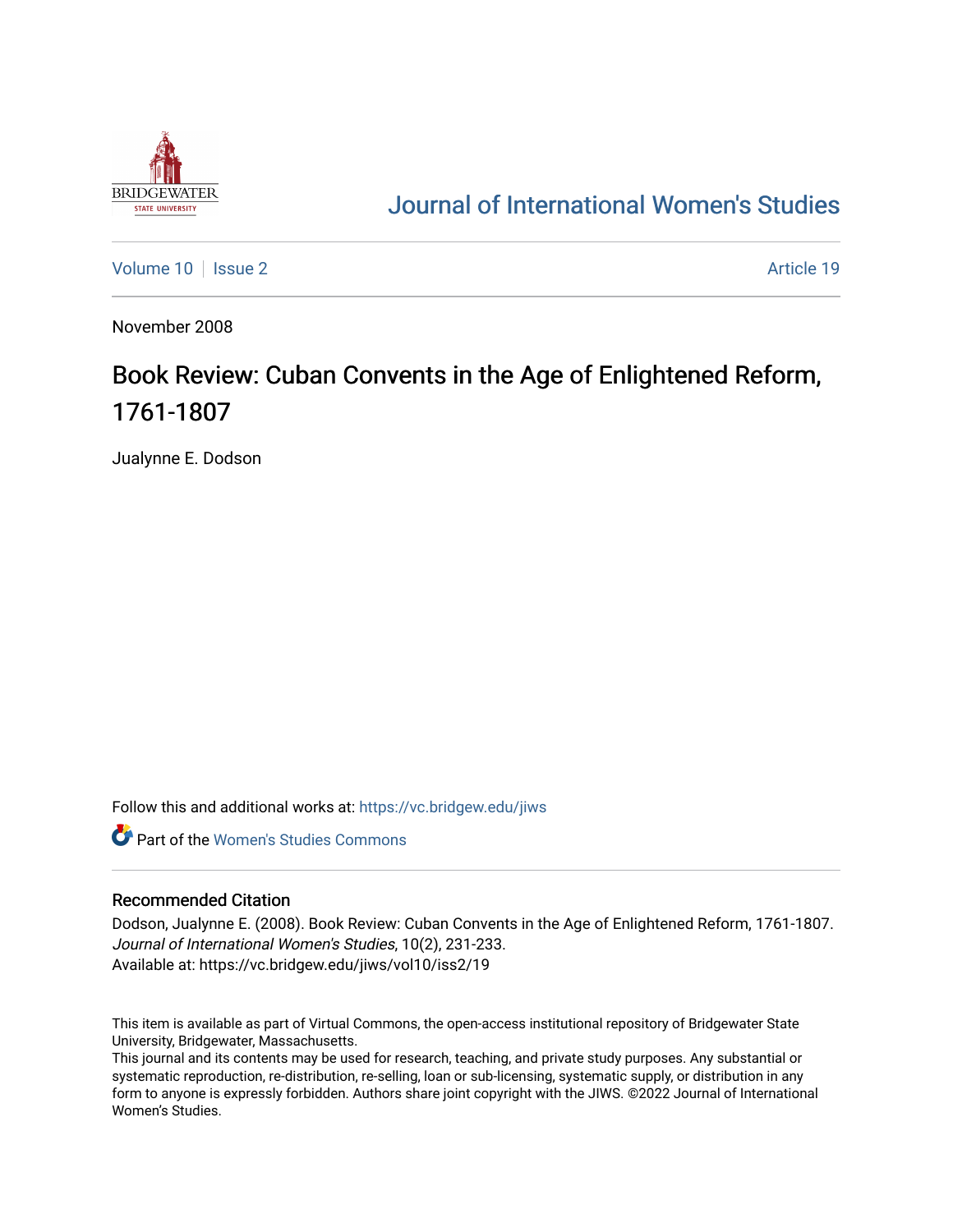*Cuban Convents in the Age of Enlightened Reform, 1761-1807.* John J. Clune Jr. 2008. Gainsville, FL: University Press of Florida. 192 pp. \$59.95 (Hardcover).

## Reviewed by Jualynne E.  $Dodson<sup>1</sup>$

John J. Clune Jr. is chair of the Department of History and Associate Professor at the University of West Florida at Pensacola and he has written a detailed description on a topic not often addressed. Clune has chosen to focus on one of "four female religious communities of Havana," the Santa Clara convent, as a case study of the impact of the convent reform movement on the four communities. The book is titled *Cuban Convents in the Age of Enlightened Reform, 1761-1807*.

 The major proposition of the volume is that the affects of the eighteenth century Spanish Bourbon monarch reform of Catholic convents could be felt far from the epicenters of Europe into Spanish colonies of "The Indies" and that "internal dynamics, external functions, and images of the female religious communities of Havana" were altered by these reforms (1). The author is concerned with changes occurring at the Santa Clara convent due to the Spanish Bourbon reforms and begins his book with a discussion of the Cuban context in which the Santa Clara convent existed. In chapter 2, he describes the Havana Santa Clara convent from 1671 to 1769, before reforms were truly implemented. In chapter 3, *A Respite from Common-Life Reforms: Santa Clara, 1770- 1782*, Clune contends that the convent had a break from reforms designed to alter the prescribed "common life" of colonial nuns and the "private lives" to which Santa Clara holy women had become accustomed.

 Details about the impact of reform on Santa Clara from 1782 to 1783 are discussed in chapter 4, while chapter 5 compares orthodox convent reform and progressive social measures from 1784 to 1796. Clune asserts that Havana was a center of colonial progressive social life and during the reform period contained ideas that conflicted with convent reform the Bourbon monarch wanted to implement throughout colonial sites across the Atlantic. Chapter 6, *Transforming the Role of Convents in Havana: 1796-1807*, explores how the role of convents in Havana was – or was not – changed in the eleven year time span of reform.

 The author's *Conclusion* restates his proposition that convents of Havana, Cuba are "excellent case studies of the wide-reaching effects of the Bourbon Reform program" (93). He then reminds the reader of the difficulty faced by such reforms to have a major impact on the Santa Clara convent because of the intimate social and political relationship its nuns had with Havana's elite citizens, and the influence of these citizens in political and social affairs of the time. In addition, Clune briefly reminds us that Havana's internal circumstances, companioned with changing international events, served to minimize the short-term effect of convent reform in the Santa Clara community. In the long term, however, the Havana convent "became a shell of its former self" as French nuns arrived from previously Spanish colonial sites such as the Louisiana territories and Santo Domingo. Beginning with the reform period, the convent

1

<sup>&</sup>lt;sup>1</sup> Jualynne E. Dodson is a Professor of Sociology and the Director of the African Atlantic Research Team at Michigan State University.

Journal of International Women's Studies Vol. 10 #2 November 2008 231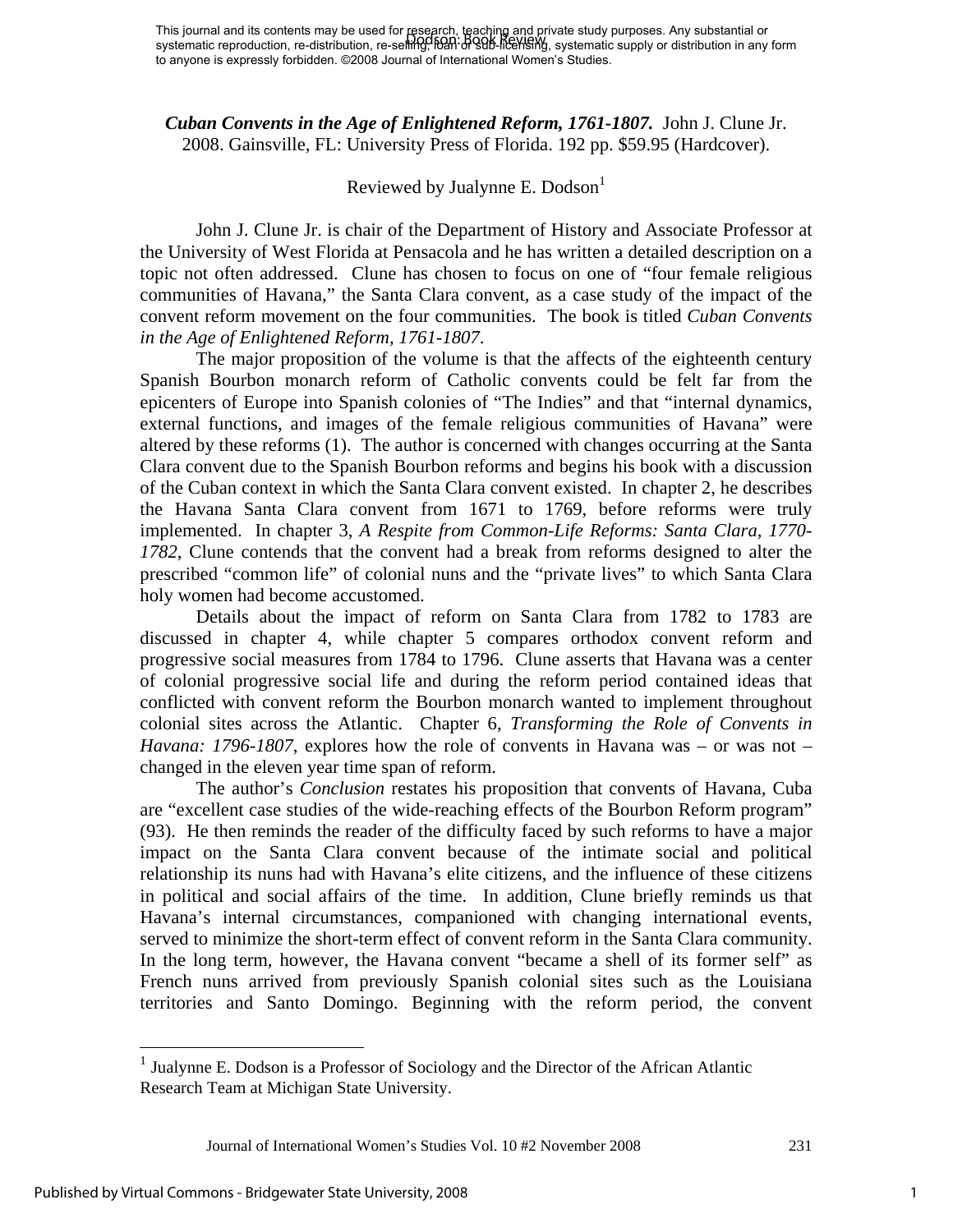community was fractured "along socioeconomic and familial lines. No daughter of a noble family appeared among the thirteen nuns who voluntarily embraced the common life…" (94).

 Professor Clune's case study of the Santa Clara convent is designed to explore the impact of Catholic convent reform, which began with the sixteenth-century Council of Trent's response to the Protestant Reformation, and how these reforms clashed in Havana with progressive social developments associated with eighteenth-century European Enlightenment. His detailed study is situated within a multitude of historical events that erupted during the sixteenth, seventeenth, and eighteenth centuries; for example, the Church's dogmatic response to the Reformation, Europe's Seven Years War, the Haitian Revolution, and the military and economic reforms of the Bourbon monarch of Charles IV. Results from the successful Haitian Revolution alone catapulted Spain's Cuban colony into the role as a key player in the international trade in sugar. This resulted in the island's capital city of Havana becoming a cosmopolitan center of progressive ideas and development for the Caribbean, as well as for most of the colonial Americas.

 However, even as Clune focuses his work on how, where, and sometimes why the Havana Santa Cara convent responded to reforms initiated within this historical caldron, I felt that there is insufficient exploration of such local, national, or international circumstances. Although there are a plethora of detailed descriptions of the actions and reactions of the convent, I kept wondering how these convent responses to these reforms fit in the larger dynamic of European as well as Spanish colonial occurrences. The author provides brief and efficient interludes to describe such events. According to Clune, "commercial reforms better positioned the island's [Cuban] planters to take advantage … in the aftermath of the Haitian Revolution" (15). The concise paragraph in which this sentence occurs outlines the larger state of affairs but not quite enough for me to capture a full command of the impact on convent activities. For example, what of the nuns of African descendent who migrated to Cuba after the Haitian Revolution and eventually became the Order of Oblates?

 Granted, John Clune's *Introduction* states clearly that the book "is not a study of race, slavery, ethnicity, or gender in Cuba. [Nor] is it set to be a study of statecraft in Spain." Rather, the author maintains that his work is a study of "convent reform in Havana carried out under the auspices of the Spanish Bourbon state and the Catholic Church during the reigns of Charles III and Charles IV." But without more than succinct summaries about selected social and/or political events of the period, how does a reader connect convent reform to the contextual dots of Santa Clara's historical, social, and political location? I was left with an overall impression that a small number of Havana elite and wealthy nuns, plus a similarly small number of the city's elite and powerful political figures, were influenced by, or they themselves influenced the life of, the Santa Clara convent. I still have unanswered questions about how reform impacted the other three Havana convents; the Poor Clares, the Recollect Dominicans, the Discalced Carmelites, and the Ursulines.

 I've always felt the aim of the discipline of history was to provide a fuller description of people, places, events, and their interaction within an historical environment in order to provide a more profound probing of a particular issue. *Cuban Convents in the Age of Enlightened Reform, 1761-1807* isn't such a description. It's not as though Professor Clune's book had no space for a more inclusive or at least a more

Journal of International Women's Studies Vol. 10 #2 November 2008 232